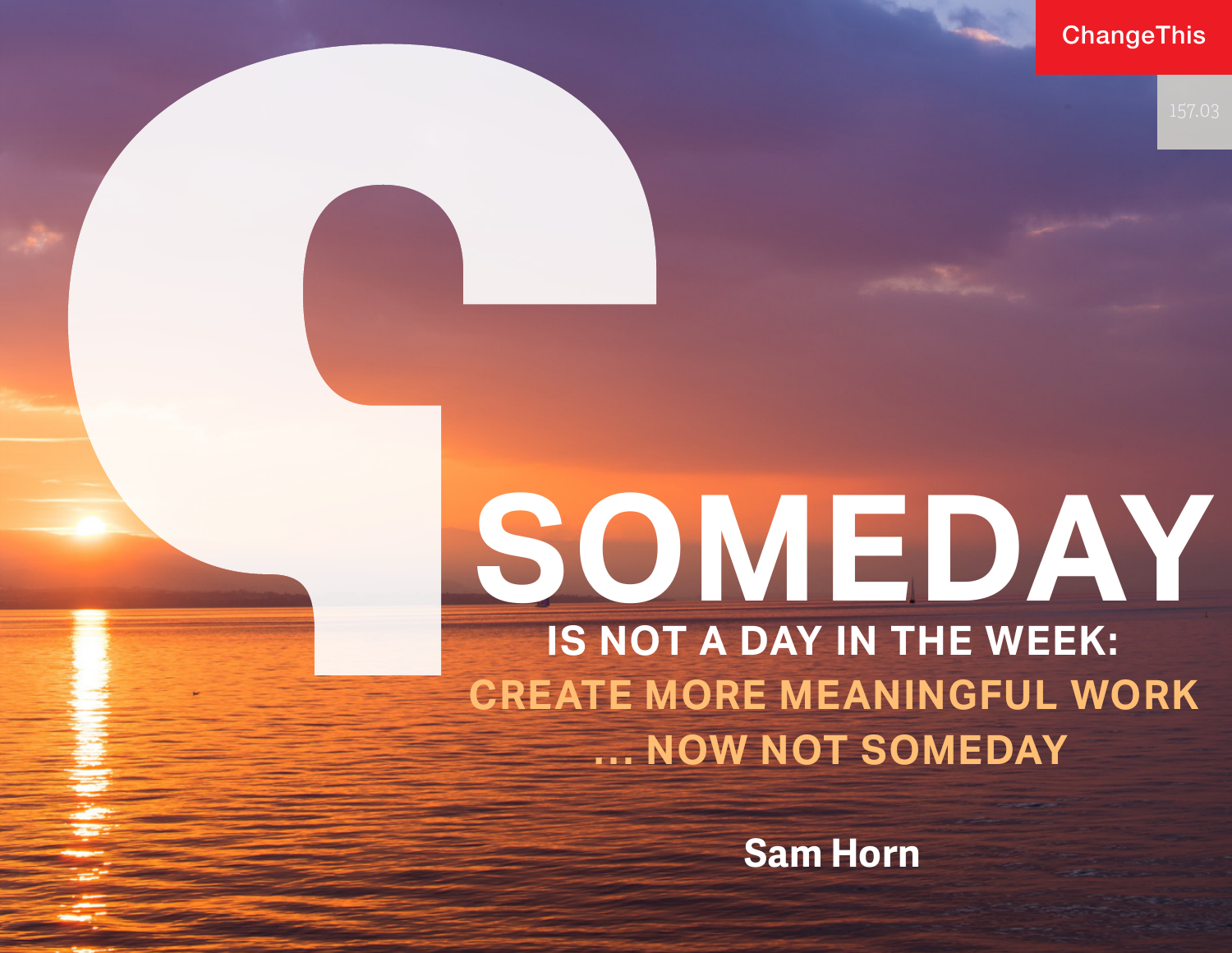

Fortunately, he recovered. However, he never did fulfill his dream of seeing the Great Smoky Mountains and the rivers and lakes in Glacier. Dad was also fortunate in that he loved his work and found it meaningful.

Many people today don't. We need to wake up to the fact that we'll never have more time than we have right now to change this reality.

Someday is Not a Day in the Week<br>Sam Horn Sam Horn Someday is Not a Day in the Week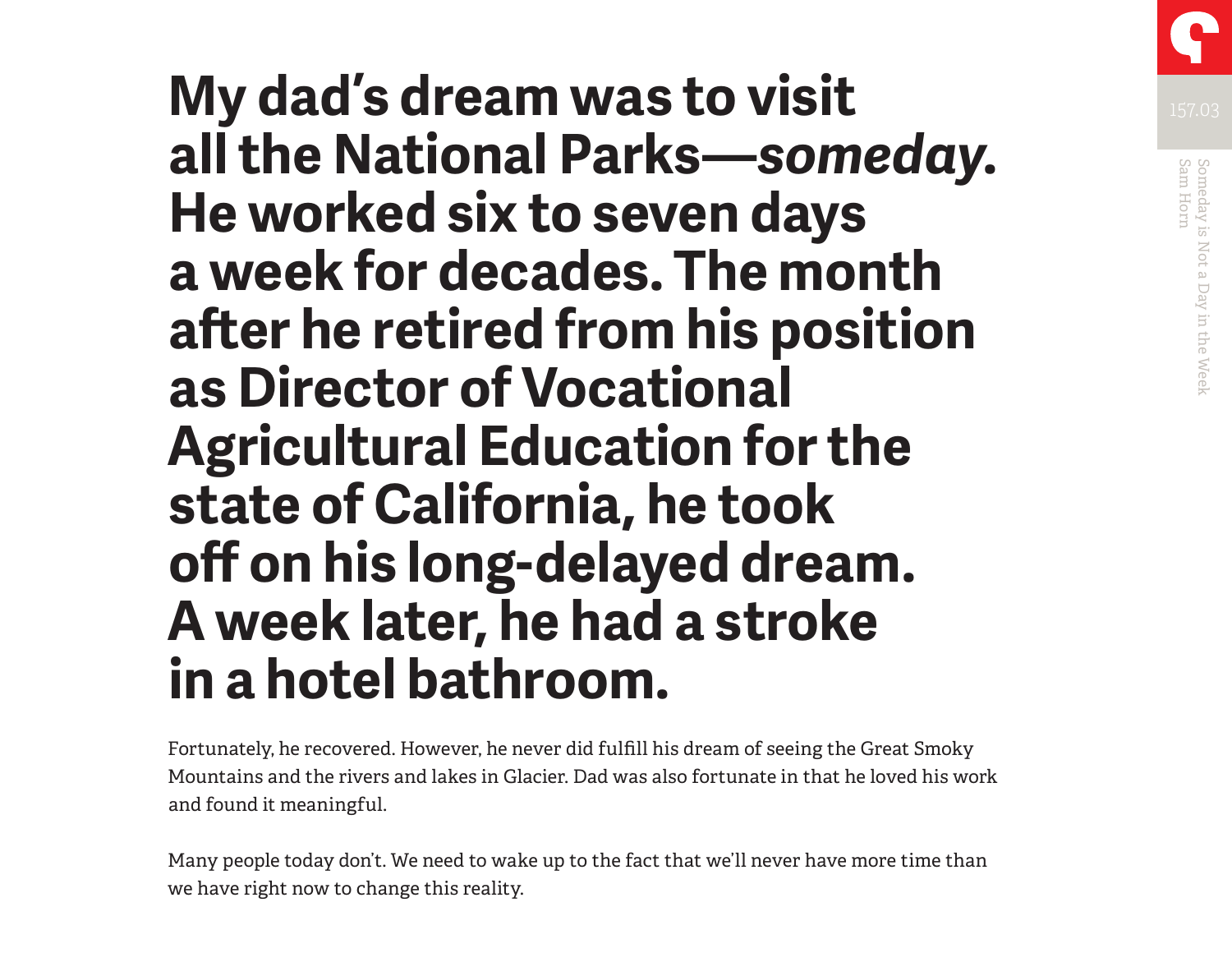### **What is the Problem?**

*"Oh, so you hate your job. There's a support group for that. It's called everybody and they meet in the bar." – George Carlin* 

Did you know that a 2013 Gallup poll found that "70% of people are unhappy and unengaged at work."

Did you see the *Harvard Business Review* article by Christine Porath that claimed in its title "Half of Employees Don't Feel Respected by Their Bosses?"

An 2015 article in *HR Magazine* by Dana Wilkie claimed, "1 in 3 workers wants to quit."

Yet the majority of people stay in jobs where they feel unseen, unheard, and uninspired.

Why?

We need to wake up to the fact that we'll never have more time than we have right now …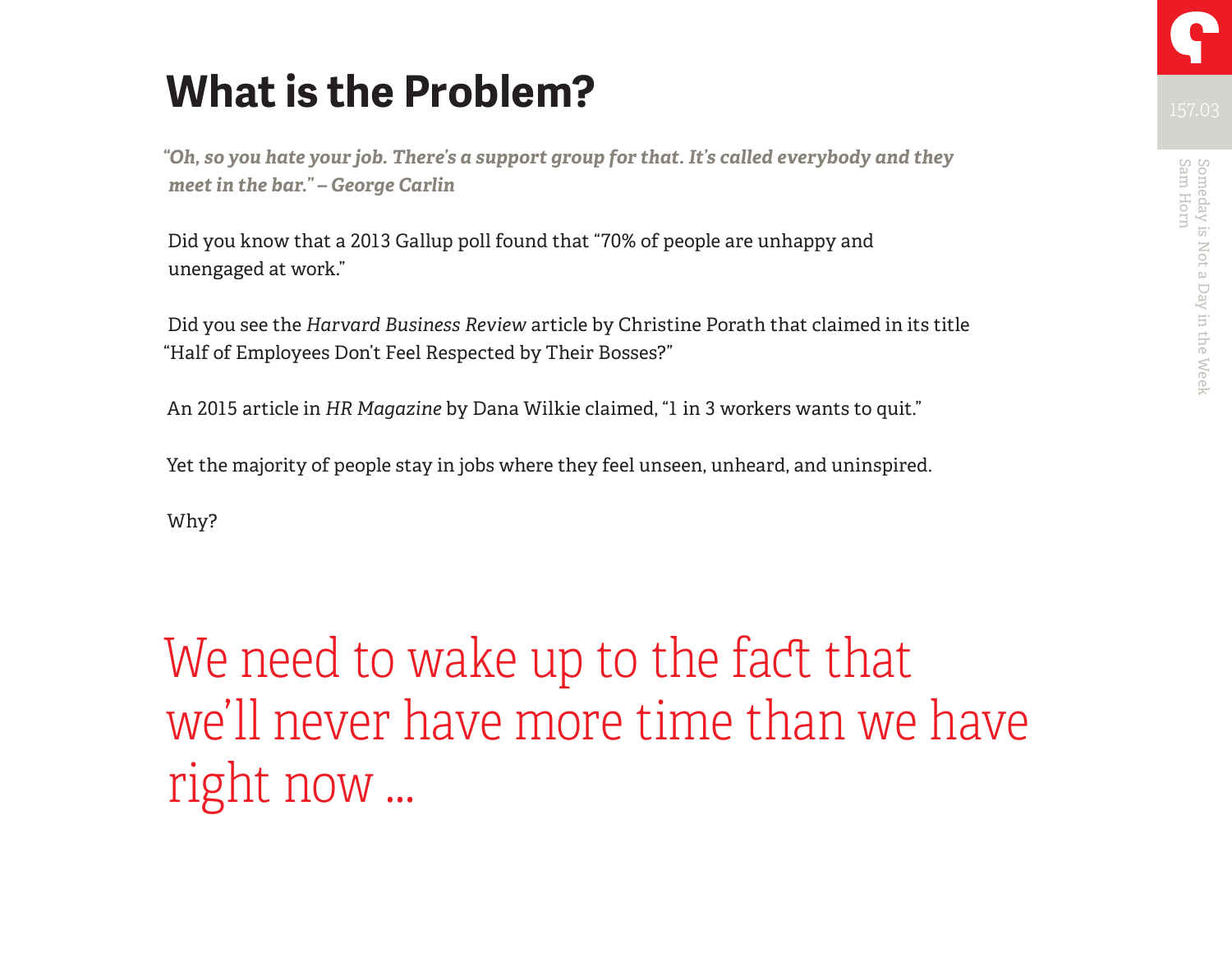### **Who Are the People Affected?**

*"Sorry I was late for work today. I was sitting in the parking lot not wanting to come in." – Pinterest post*

Over the past couple of years, I've interviewed hundreds of people around the country on the topic of how to create more meaningful work. They were from different professions, a variety of ethnic and educational backgrounds, and ranged in age from 22 to 72.

I wanted to know, "Are you happy at work? If so, why? If not, why not? And if not, why are you choosing to stay?"

Here are just a few reasons people gave for staying in toxic work situations.

- I can't afford to leave. (I need the paycheck. I've got bills, a mortgage, college debt.)
- I've got people counting on me. (Kids at home. Parents with health challenges. Employees I've hired. Clients/team members/donors who trust me.)
- I've worked too hard and too long to leave now. (I'm vested, I've got tenure, seniority)
- What makes me think another job will be better than this one?
- Work sucks. That's just the way it is. ("You work hard and then you die" philosophy.)
- There aren't other options. (I don't have the right education, credentials, connections.)
- This is as good as it's going to get. (I live in a small town. I'm too young, too old.)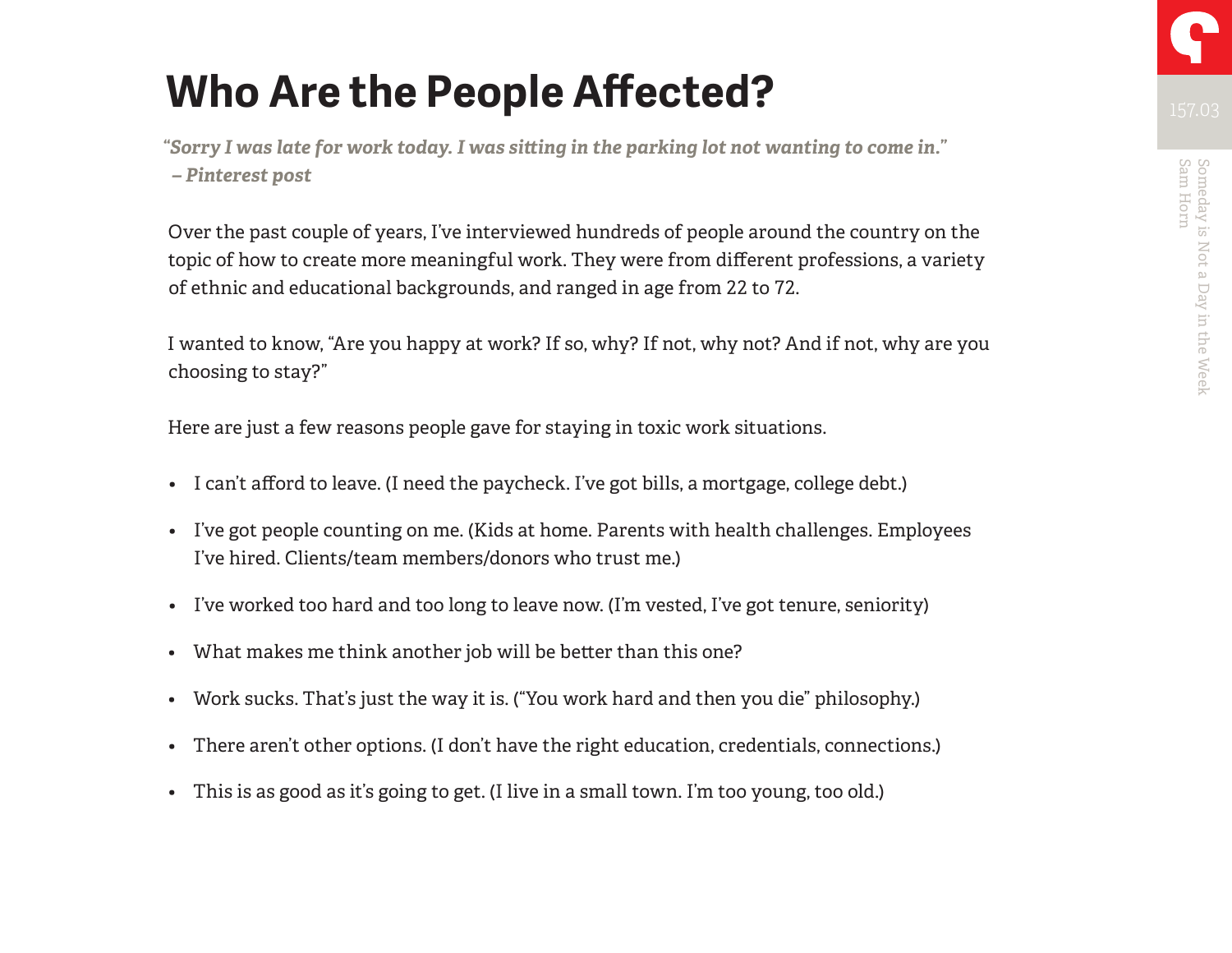- Change is scary. I rather stick with the status quo—the devil I know—than take a risk.
- I keep hoping things will get better and I'll get the recognition/respect I deserve.
- I'd feel like a failure if I quit. I don't want to disappoint people, let them down.
- It's selfish, irresponsible, to follow my bliss or do what I really want to do.
- I plan to do what makes me happy *someday* when I retire, have more time, money, etc.

As Paulo Coelho says, "One day you're going to wake up and there won't be any time left to do the things you've always wanted to do. One day. Day One. You decide."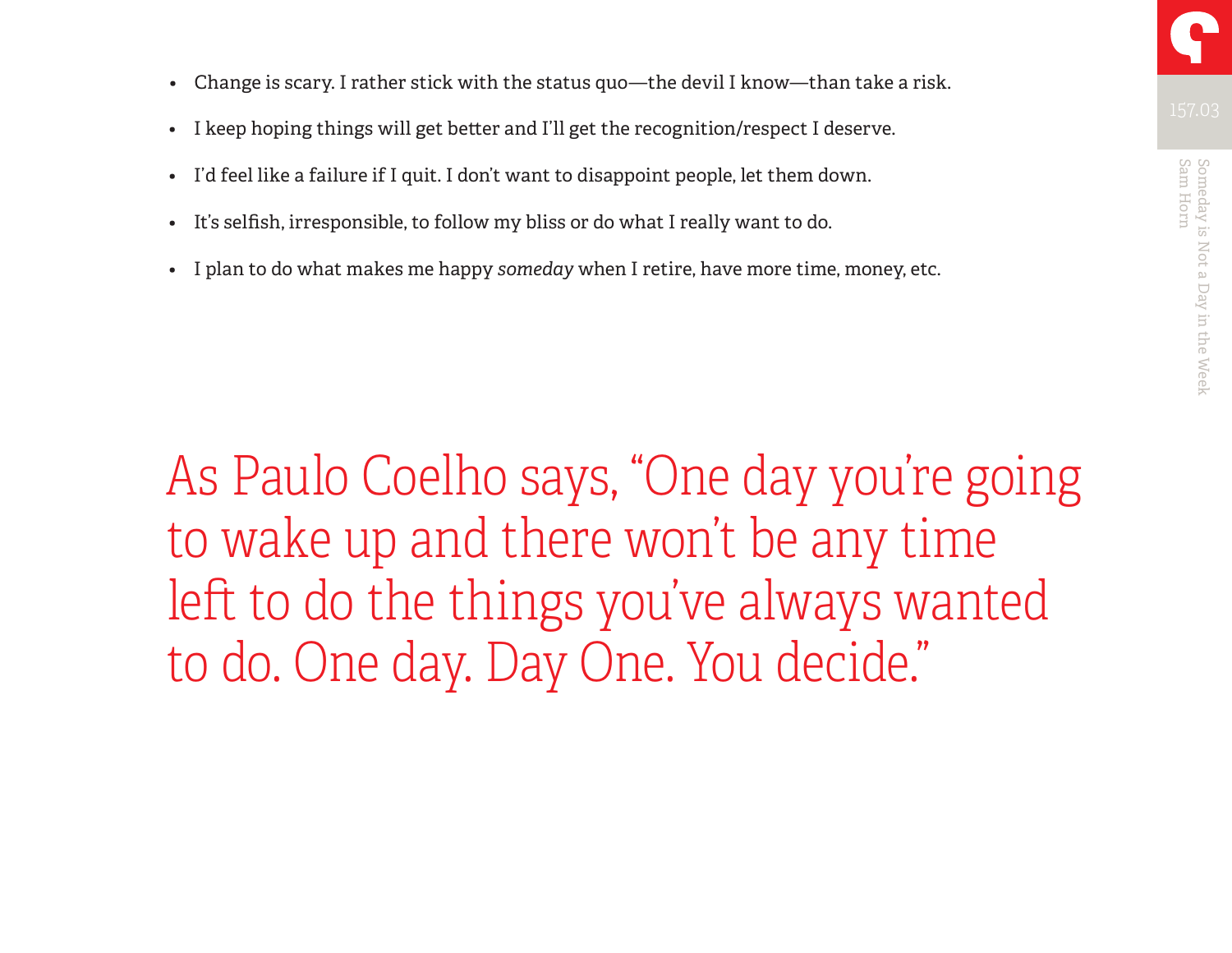## **Why Is Unhappiness at Work a Problem?**

*"I haven't even gone to bed yet and I'm already looking forward to coming home from work tomorrow." – coffee mug slogan*

#### **Work is a third of our life.**

The Bureau of Labor Statistics claims we work an average of 45 hours a week (which is up from ten years ago). In reality, it's more than that. Pell reports that 92% of Americans own cell phones which means employees are now available around the clock. They often receive and send business emails and texts during lunch, breaks, evenings, weekends, even on vacations. The result? We're no longer working 9 to 5. It's more like 8 to 10.

#### **Life is too precious to be unhappy for decades.**

Do you know how *Webster's Dictionary* defines the word precious? "Something of value, not to be wasted or treated carelessly." Yet many of us are "wasting" and "treating carelessly" up to half our life.

#### **Hating our work has become an accepted joke.**

Kristin Sherry, a career coach who's on a mission to help people love Mondays, told me, "Think about it, Sam. It's a cultural norm to commiserate and complain about how bad our job is. It's a source of commonality, a topic of conversation, to talk about Wednesday as 'hump day' and celebrate the end of the work week with 'Thank God it's Friday.'"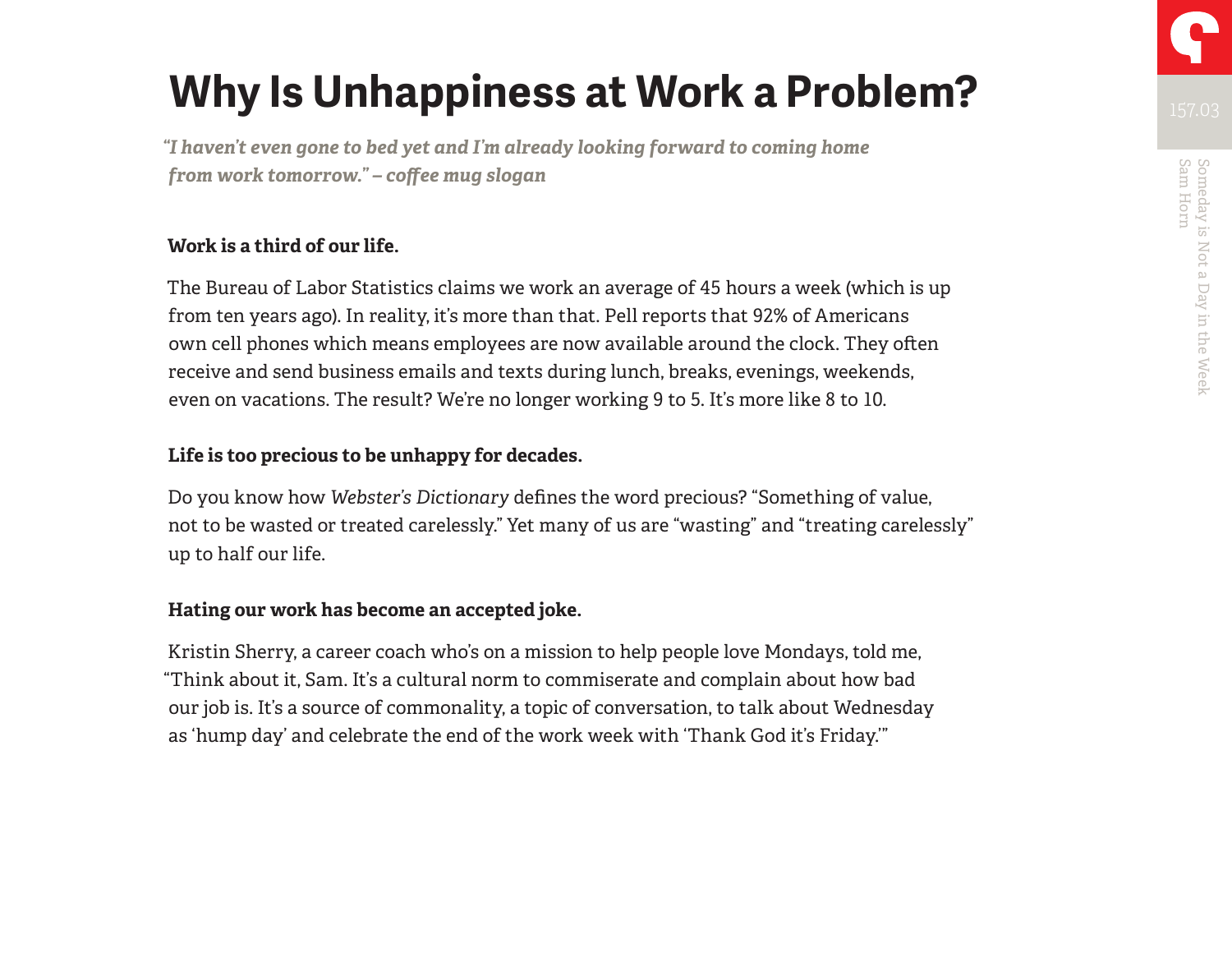#### **Waiting is a path to regrets.**

Congresswomen Barbara Jordan said, "Waiting for recognition is criminally naïve." Waiting for anything—for work we love or for management to give us the promotions, projects or pay raises we deserve—is an exercise in futility and frustration.

#### **Unhappiness creates a ripple effect.**

Many people stick with a toxic job out of duty or responsibility. What we don't realize is our loved ones don't want us to sacrifice ourselves for them. They want us to be happy. Sacrifice causes guilt, not gratitude. We think we can "leave work at work," but unhappiness spills over into all our relationships. Furthermore, Albert Schweitzer said, "In influencing others, example is not the main thing; it's the only thing." When we spend decades at a job we hate, what are we modeling, what are we teaching our kids?

#### **Unhappiness is unhealthy.**

A friend was having heart palpitations, panic attacks, and was in and out of the hospital with thyroid issues caused by battling with her board and being sued by one of her employees. "I'm normally a very healthy person. I've never been that stressed or sick before, but I just kept going, going, going until my doctor warned me I was endangering my health." She's not alone. A 2015 Atlantic article by Gillian White said, "Health problems associated with job-related anxiety account for more deaths each year than Alzheimer's disease or diabetes."

#### **Unhappiness undermines job performance and productivity.**

In fact, *Harvard Business Review* did a special double-issue featuring metrics proving that well-being at work is not a nicety, it's a necessity for an engaged workforce that is motivated to do quality work and take care of customers. As *HBR* says, "A happy employee is a better worker."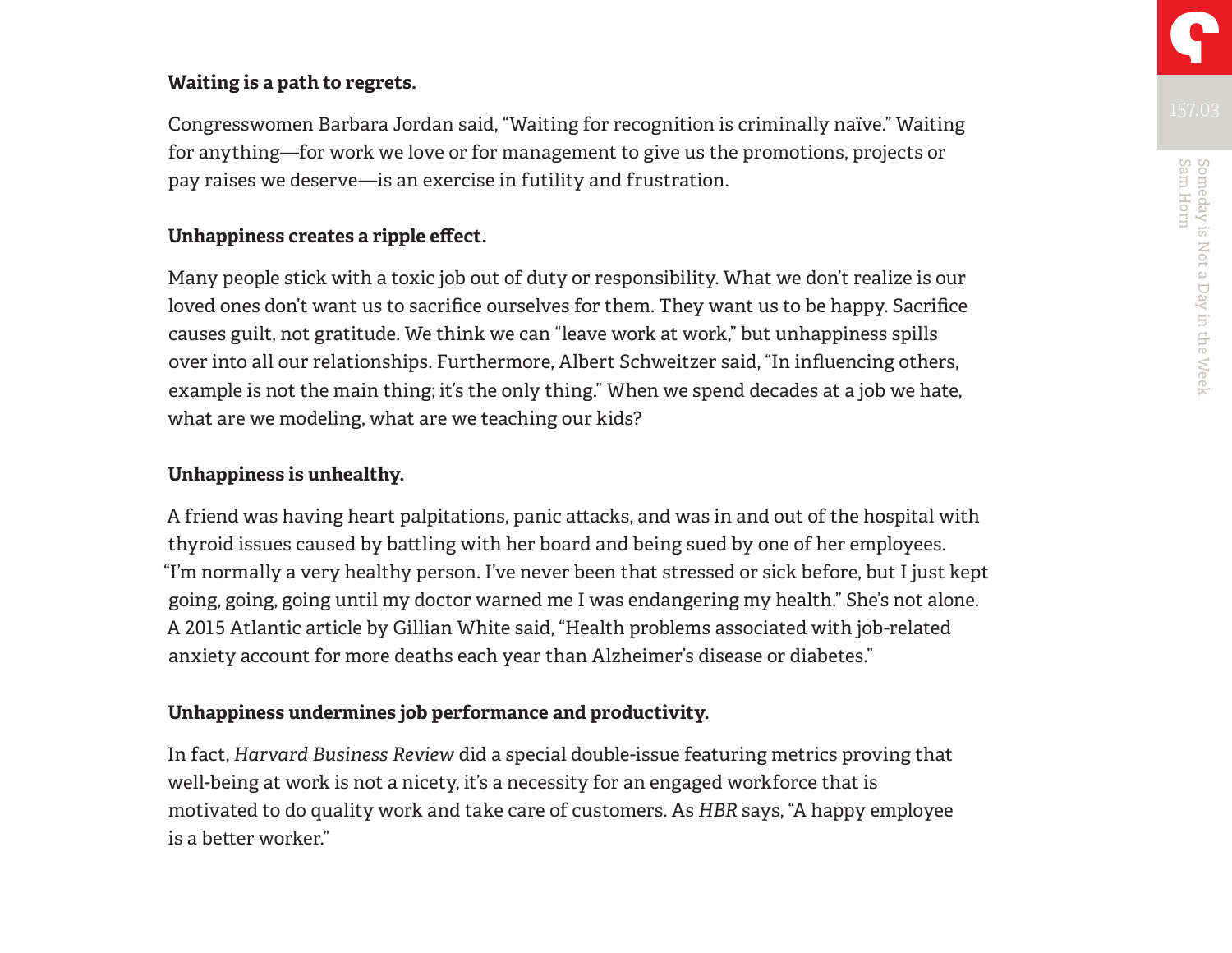### **What is the Premise?**

*"Change can be scary. You know what's scarier? REGRET." – Anonymous*

The premise of this manifesto is, as my millennial friend Jackie put it, **"What if work didn't have to suck?"**

What if, instead of accepting a toxic work situation and/or waiting for it to get better, we took personal responsibility to make it better?

What if there were ways to make work more meaningful right where we are, right now?

### **What is the Proposal?**

*"Don't tell it like it is; tell it like you want it to be." – Esther Hicks*

The good news is, there are career hacks you can use to create meaningful work so it's more like you want it to be. And you don't have to win the lottery to do it.

You DO need to change the belief that work sucks and that's just the way it is.

You DO need to understand that if work comprises a third of your life and you want life to matter, you need to figure out how to create work that matters so you can make a positive difference *at* work and *through* your work.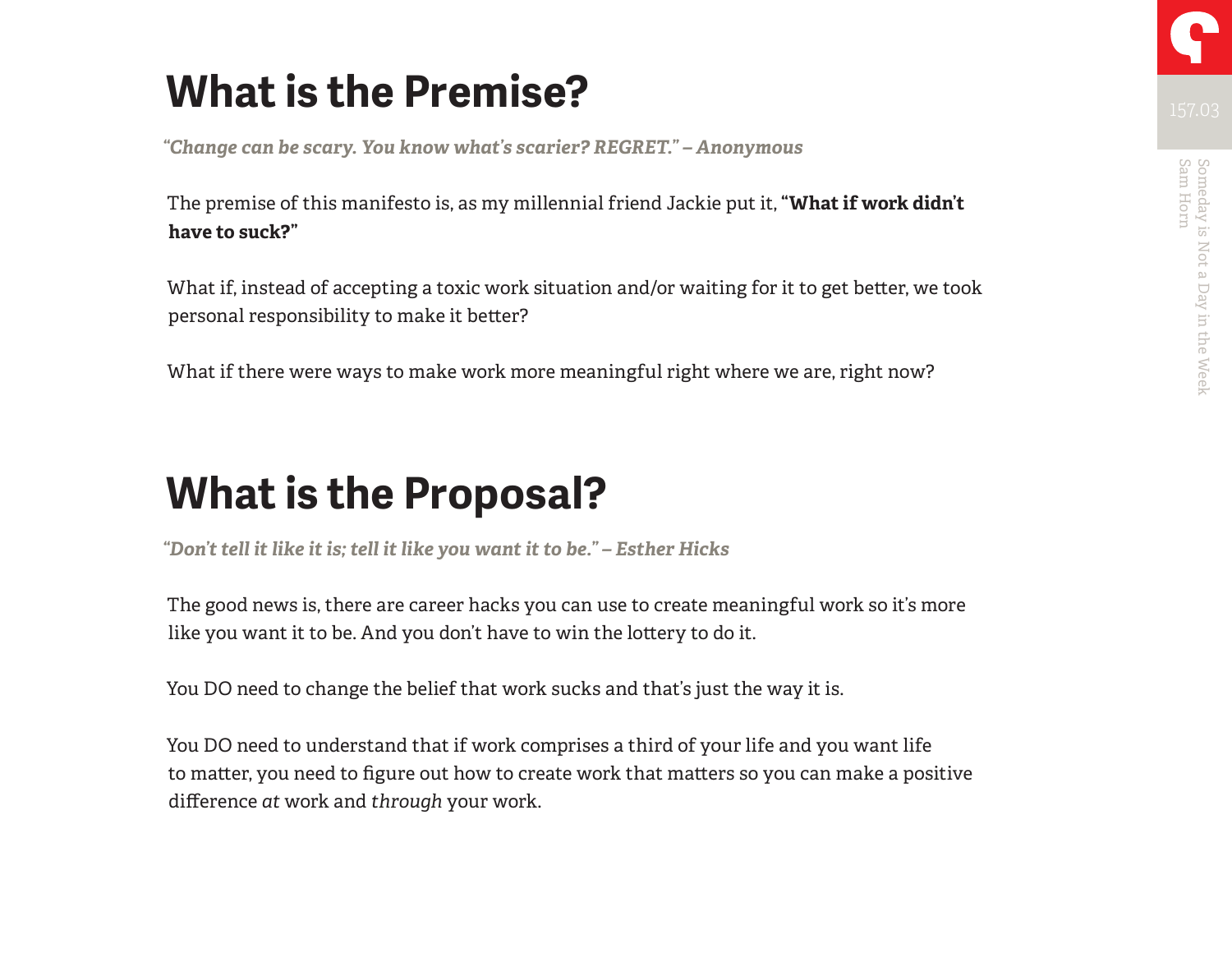You DO need to decide that someday is not a day in the week and you're going to start being more proactive on your own behalf... now, not later.

That's what this Manifesto proposes. I hope these recommendations are a pebble in the pond of a more fulfilling future for you. I hope you choose to change your work—for good.

As Paulo Coelho says, "One day you're going to wake up and there won't be any time left to do the things you've always wanted to do."

"One day. Day One. You decide."

Caveat: If you work for, or are, an enlightened employer, congrats. If you are receiving and/or giving respect, learning opportunities, recognition for quality work, kudos. This manifesto is for the *other* 70% of people who are not in that situation—and would like to be.

What if, instead of accepting a toxic work situation and/or waiting for it to get better, we took personal responsibility to make it better?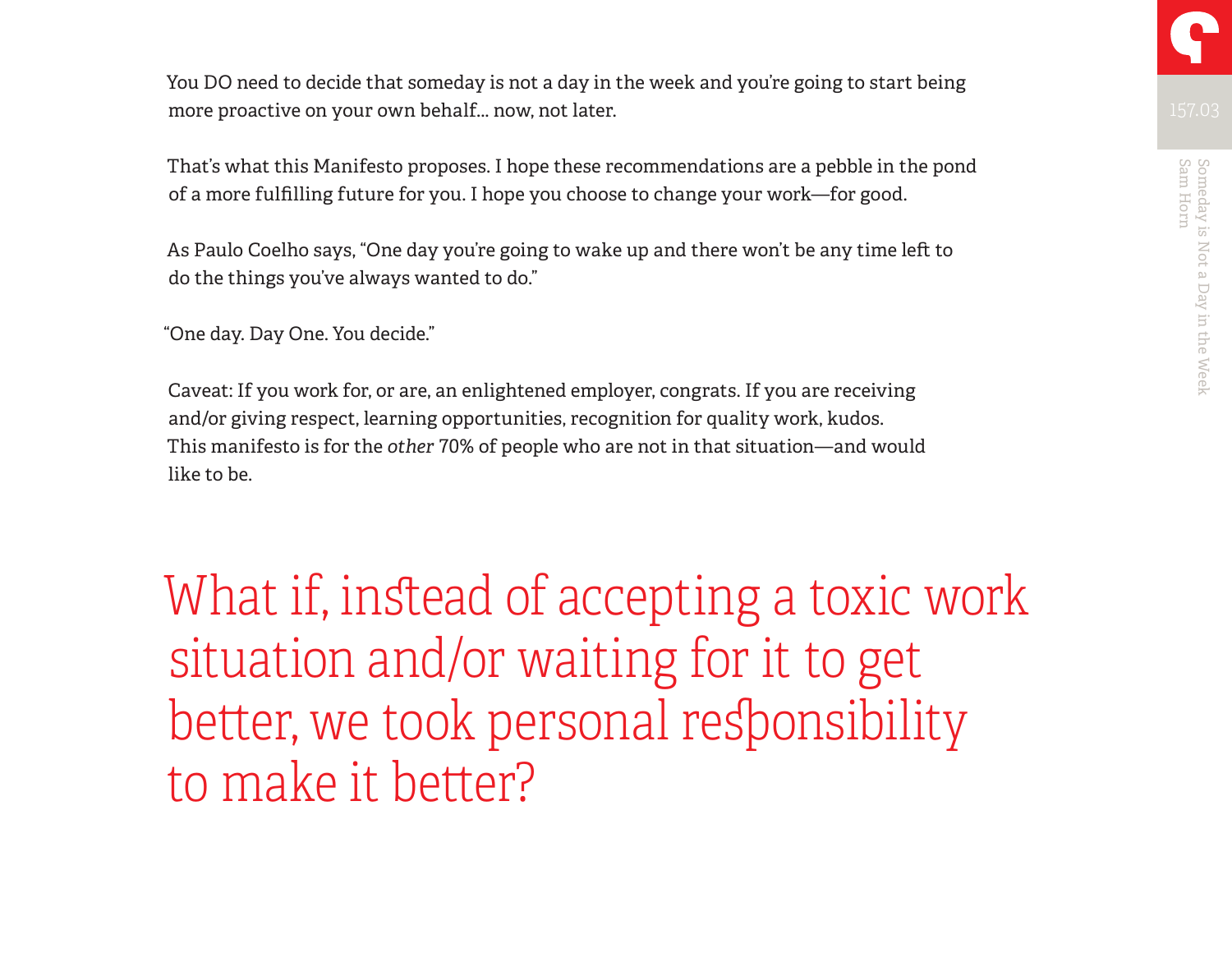### **What is the Process?**

*"My parents always told me I wouldn't amount to anything because I procrastinated so much. I told them, 'Just you wait.'" – Judy Tenuta*

I've developed a process anyone can use to create more meaning—on and off the job. It's based on the belief that being unhappy at work is not an option.

Neither is it an option to wait, hate, stagnate, or procrastinate.

Please understand, these career hacks are not a "formula" guaranteed to work for all people in all situations. They're a framework based on real-life steps people have taken to create work they look forward to.

I'll share quick descriptions of each option and include a few favorite success stories to show these aren't idealistic, pie-in-the-sky recommendations; they're real and they work.

Work and recreation don't need to be separate silos. There are innovative ways to combine your passion and profession so you get paid to do what you love most and do best.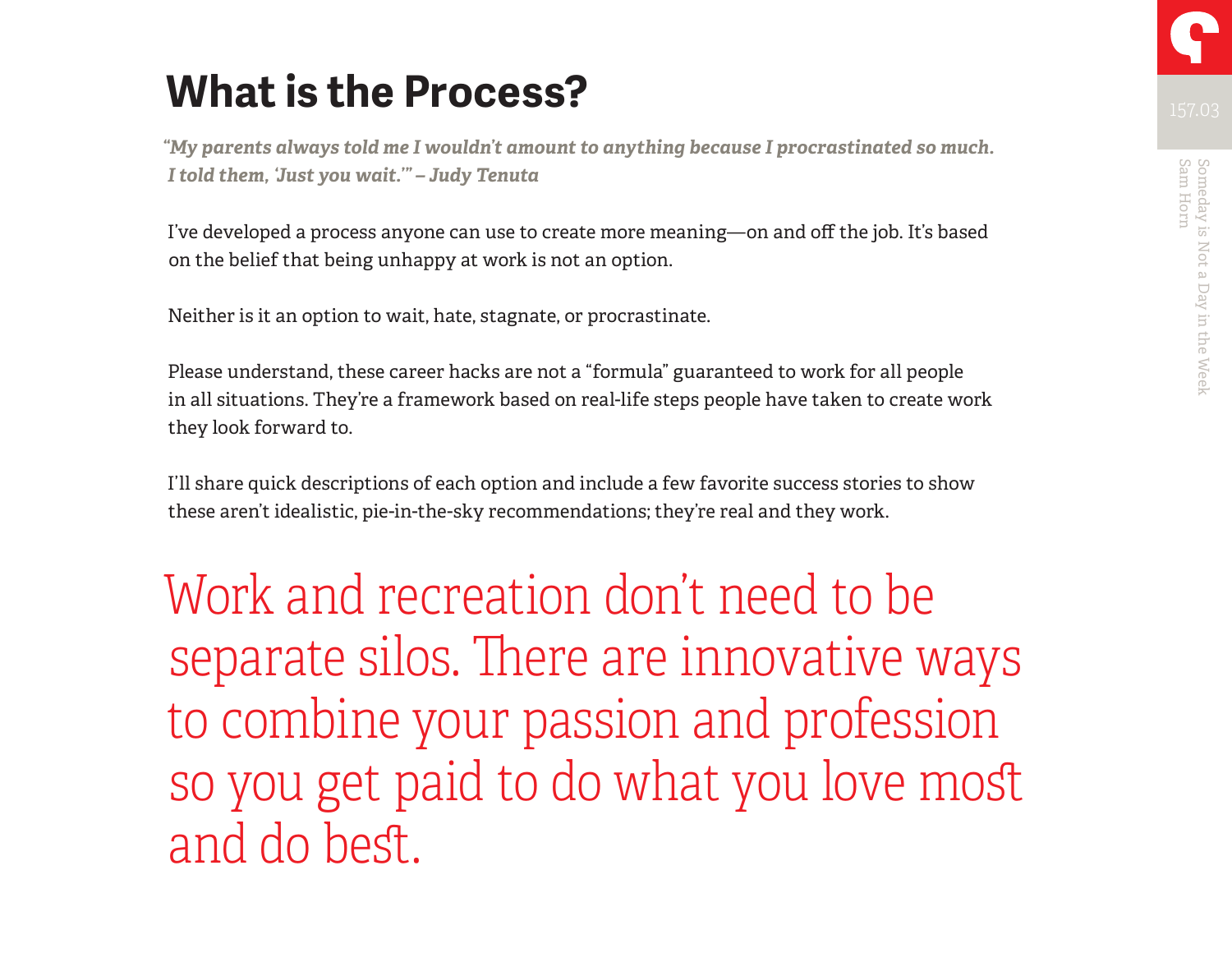### **INITIATE**

*"At the moment of truth, there are either reasons or results." – aviatior Chuck Yeager*

Years ago, I dated a navy pilot who flew jets off aircraft carriers. He asked me, "Do you know how you stop an aircraft carrier?"

"Nope."

He said, "You don't. Aircraft carriers have so much mass and momentum, you have to put the engines in full reverse and even then it takes up to 4 miles to stop."

Hmm… Has your career turned into an aircraft carrier? Have you been doing what you've been doing for so long, that you're going to just keep steaming along because your career has so much mass and momentum it's hard to stop?

Lao Tzu said, "If you don't change direction, you're going to end up where you're heading."

You might want to take a few minutes to answer the questions in this "Has My Career Become an Aircraft Carrier?" Quiz to see where you're headed and if it's where you want to go.

1. On a scale of 1-10, how happy am I at work?  $(1 – I)$  hate my job. 10 = love my job.)

- 2. Why do you feel that way? What are three things causing your happiness or unhappiness?"
- 3. If you're unhappy, what have you done to address or improve the situation? Be specific. What actions did you take? What were the results or the lack of results?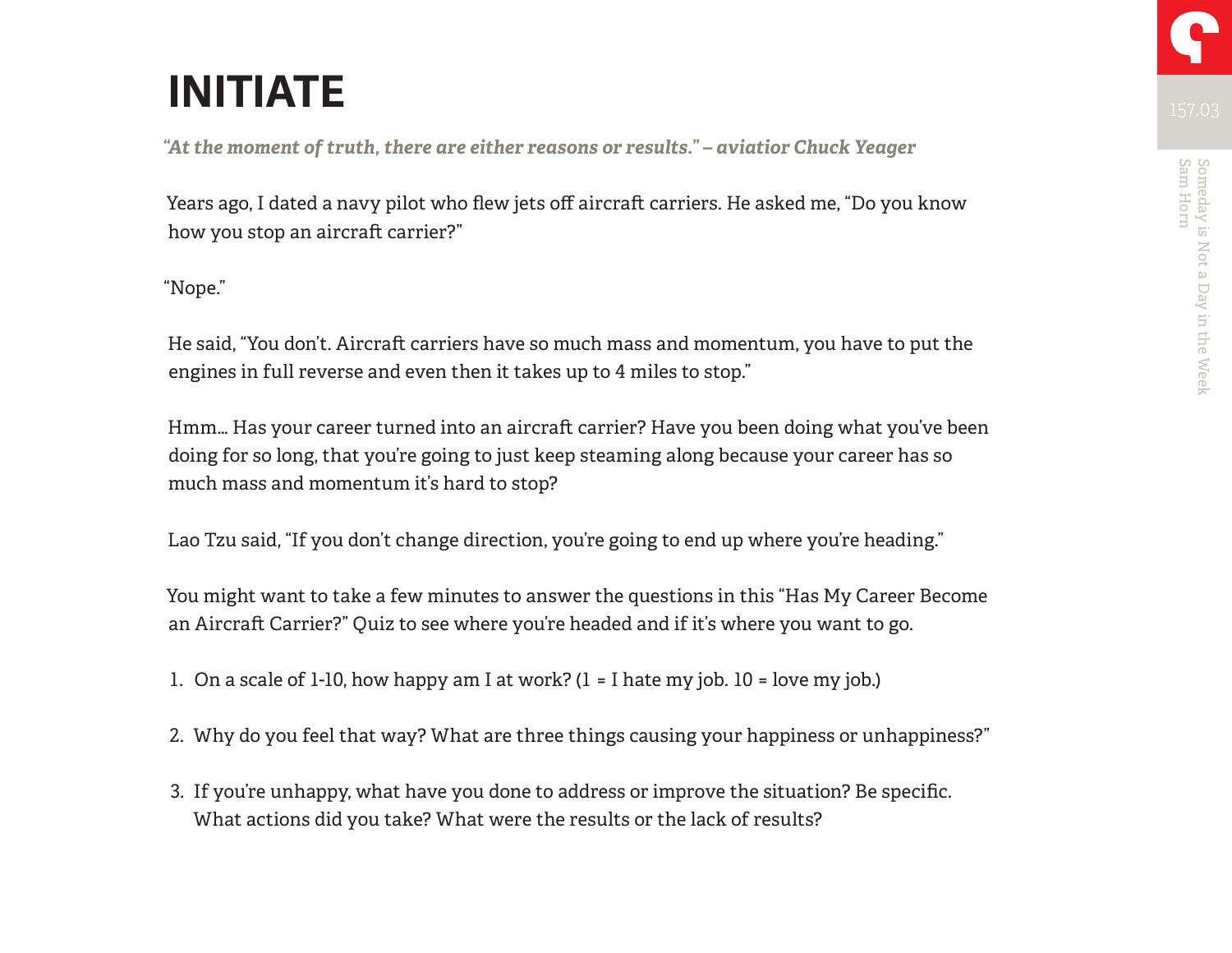Someday is Not a Day in the Week<br>Sam Horn Sam Horn Someday is Not a Day in the Week

- 4. How long have you been at this particular job and/or in this industry? What motivated you to pursue this profession or take this job?
- 5. Do you feel this job, type of work is a match for your skills, talents and interests? If so, why? If not, why not?
- 6. Do you intend to stay in your current job? If so, why? If not, why not?
- 7. Do you want to be in this industry or doing this type of work five years from now? Ten or twenty years from now? If so, why? If not, what do you want to do instead?

Regardless of your answers to these questions, it may be comforting to know you're not stuck on your aircraft carrier. You have options. You can improve quality of life on the carrier. You can point your carrier in other directions and enjoy different ports or parts of the ocean.

You can arrange to fly off the carrier for personally and professionally rewarding side trips. By the way, this might include taking your full paid vacation time. An August 29, 2017 *Wall Street Journal* article by Francesca Fontana reported "the average American earned 22.6 days of vacation, but only used 16.8 days." What's that about?!

You may even choose to jump ship and find a carrier more in alignment with your values, goals and priorities.

Whatever you do, don't passively accept that it's okay for work to be uninspiring and unrewarding.

And don't procrastinate or wait for things to get better.

As Michael Altshuler says, "The bad news is, time flies. The good news is, you're the pilot."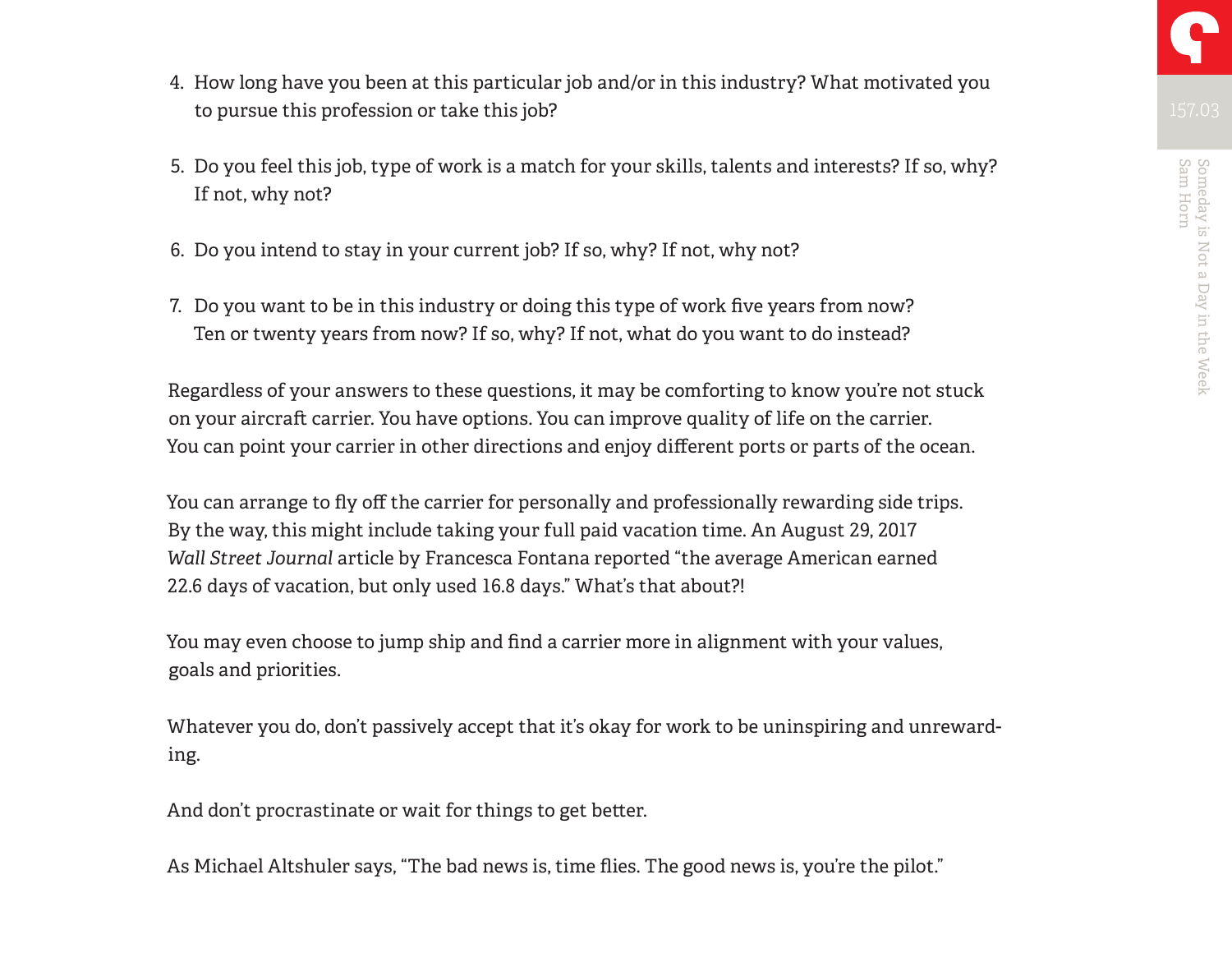#### **INTEGRATE**

*"Without passion, you don't have energy. Without energy, you don't have anything." – Warren Buffett*

Work and recreation don't need to be separate silos. There are innovative ways to combine your passion and profession so you get paid to do what you love most and do best.

What gives you energy? What are you good at? Who would pay you to do that FOR them or teach that TO them? How could you monetize what you do for fun or turn it into biz dev?

I played tennis several times a week with a realtor friend when I lived on Maui. Then, the recession hit and she said she couldn't play tennis anymore because she had to focus on biz dev. I told her, "Kathy, there are two luxury hotels a minute away. Why not let the concierges know you're a 4.5 player and offer to play with guests who are looking for a good match?" That's what Kathy did. Within a week she was back on the courts, but now with visitors to the island who were potential clients. Following a satisfying match and a refreshing iced tea, they often asked what she did for a living. When they found out she sold real estate, they were curious if she had any properties for a good price, which led to showings and a steady stream of new sales.

The point? Why see your passion and profession as mutually exclusive? Perhaps you can integrate your hobby into your work so you have the best of both worlds. If you're a photographer, maybe you can take pictures of employees of the month for the company newsletter. If you're a musician, maybe you can host guest bands at quarterly concerts in your office building.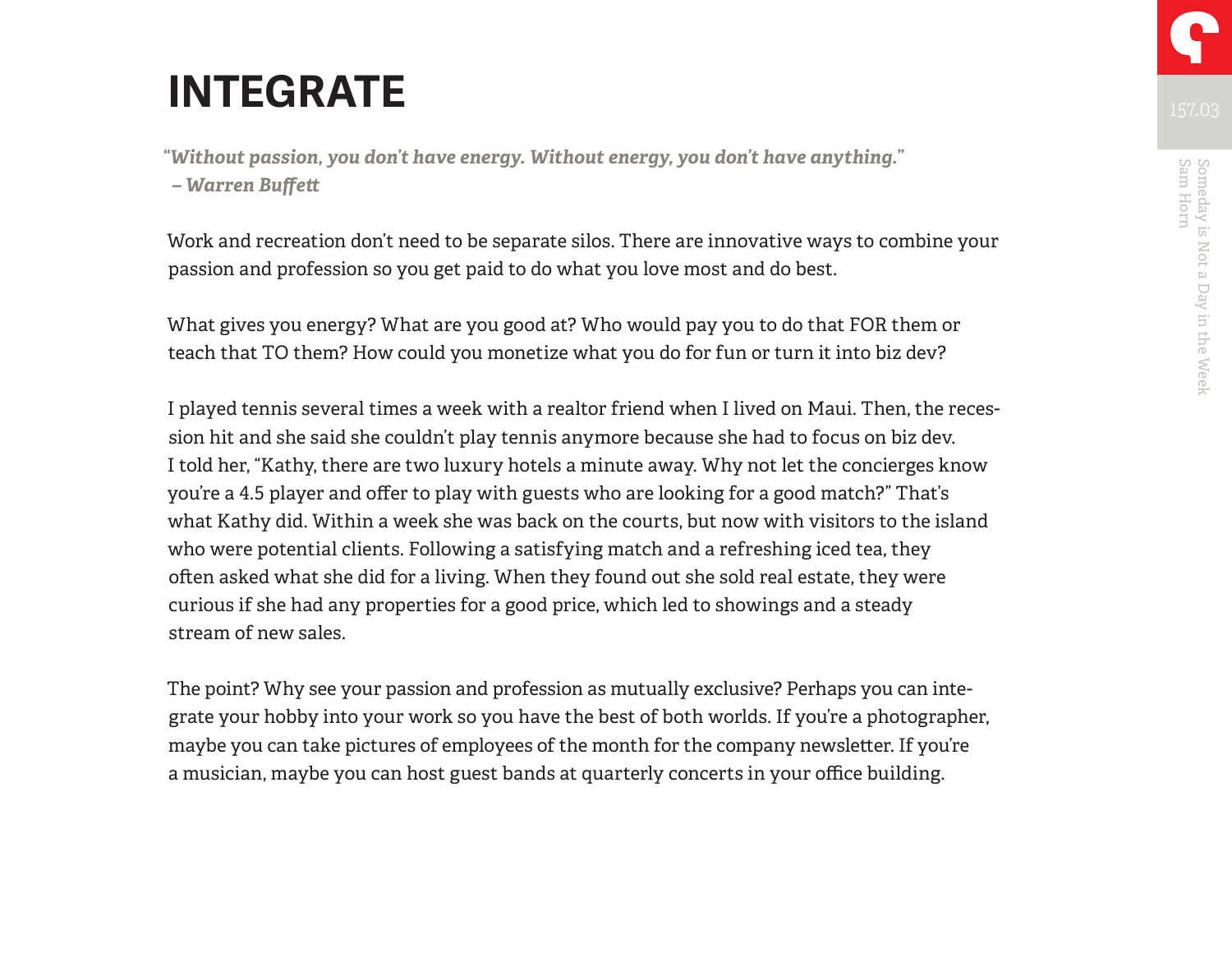### **NEGOTIATE**

*"You don't get what you deserve, you get what you negotiate." – Chester Karrass*

Do you feel you're not getting the pay raises, promotions, or projects you deserve? A Personnel Director told me, "Many employees suffer in silence until they finally get fed up and vote with their feet. They quit without ever telling their supervisor what's wrong and without giving management a chance to address it."

I understand there are many reasons that may happen. Employees may feel their requests would fall on uninterested ears or they'd get labeled as a "troublemaker." The point is, if you're thinking of quitting, you might as well at least try to fix what's bothering you first.

A young mom told me she was receiving more and more assignments, which was a "vote of confidence" from her boss, but she felt she wasn't "being there" for her kids. She was conflicted because she wanted to work part-time but worried her boss would conclude she wasn't "serious" about her job. She spent weeks prepping how to ask for reduced hours. When she finally met with her manager, he didn't even hesitate. He approved it on the spot.

What's bothering you at work? What would it take for you to feel recognized and rewarded for your contributions? Prepare a win-win pitch to your boss so s/he sees the bottom-line wisdom in what you're requesting so they're motivated to say yes.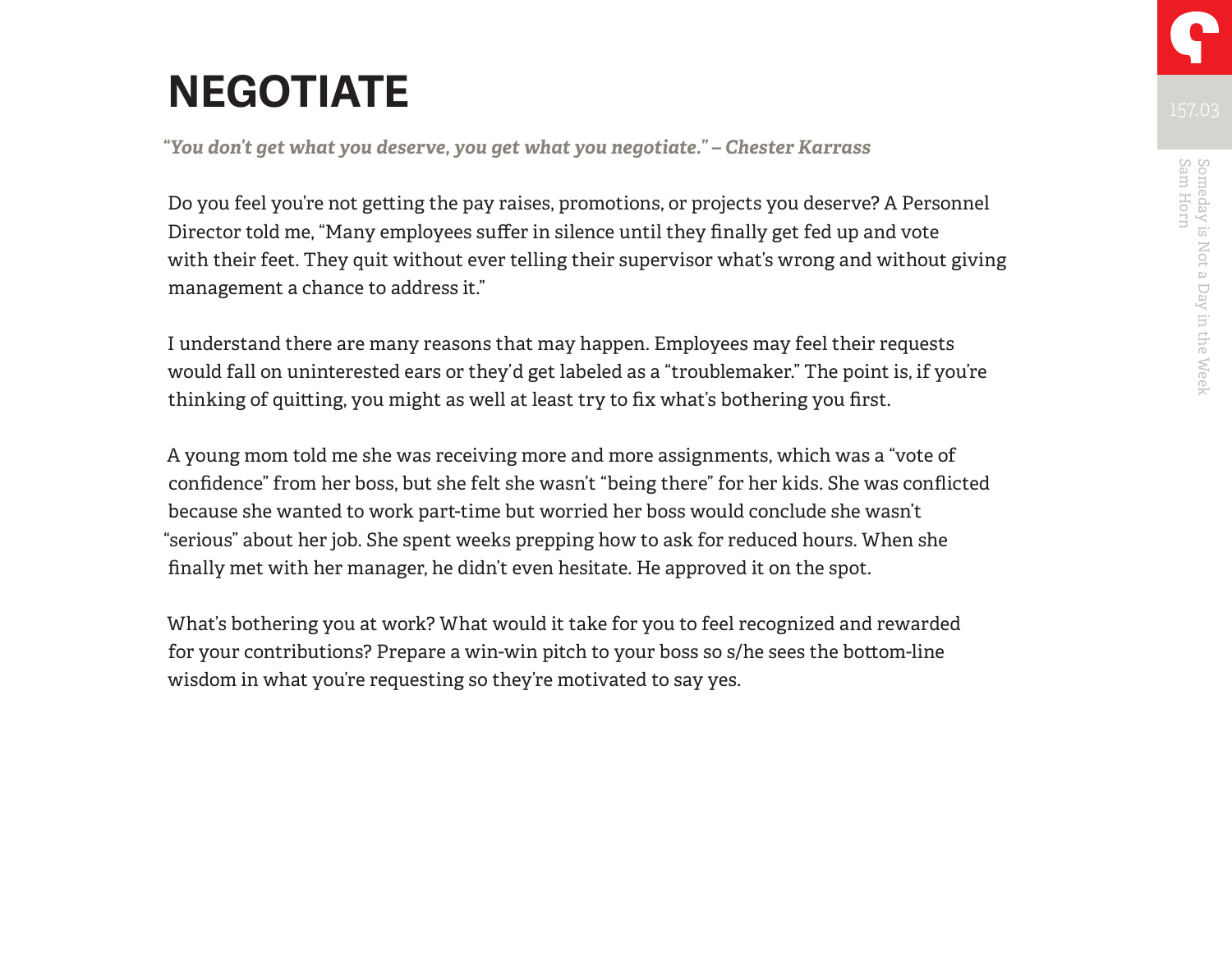#### **CREATE**

*"Life is so much simpler when you get your first serves in." – Chris Evert*

Agreed. Work satisfaction is so much simpler when you select a profession from the start that leverages what you love. However, if you're a recent grad, well-meaning people may advise you to "be sensible," to study a major and get a degree in a "safe industry" where "you'll never have to worry about finding a job." That cautionary advice is partially why millions of Americans are now in unfulfilling careers that are not a match for them.

If you get creative about your career, it can honor your unique talents so you "never have to work a day of your life." For example, Dana Wright could always be found doodling and noodling in class. Her teachers used to get upset and tell her to "get her head out of the clouds." Yet that very same penchant for putting images to words led to a successful career as a graphic artist. Have you been to conferences or retreats where a "muralist" visually depicted what was being said in an art-piece that served as a word painting of the event? That might have been Dana. The drawing that was once considered a distraction has become her secret sauce.

Pablo Picasso said, "The meaning of life is to find your gift. The purpose is to give it away." Your gift is what comes naturally to you. You might devalue it because it comes so effortlessly, you assume it comes just as easily to others. Au contraire. That talent you may be taking for granted is your ticket to a career where you earn a good living doing what you're good at.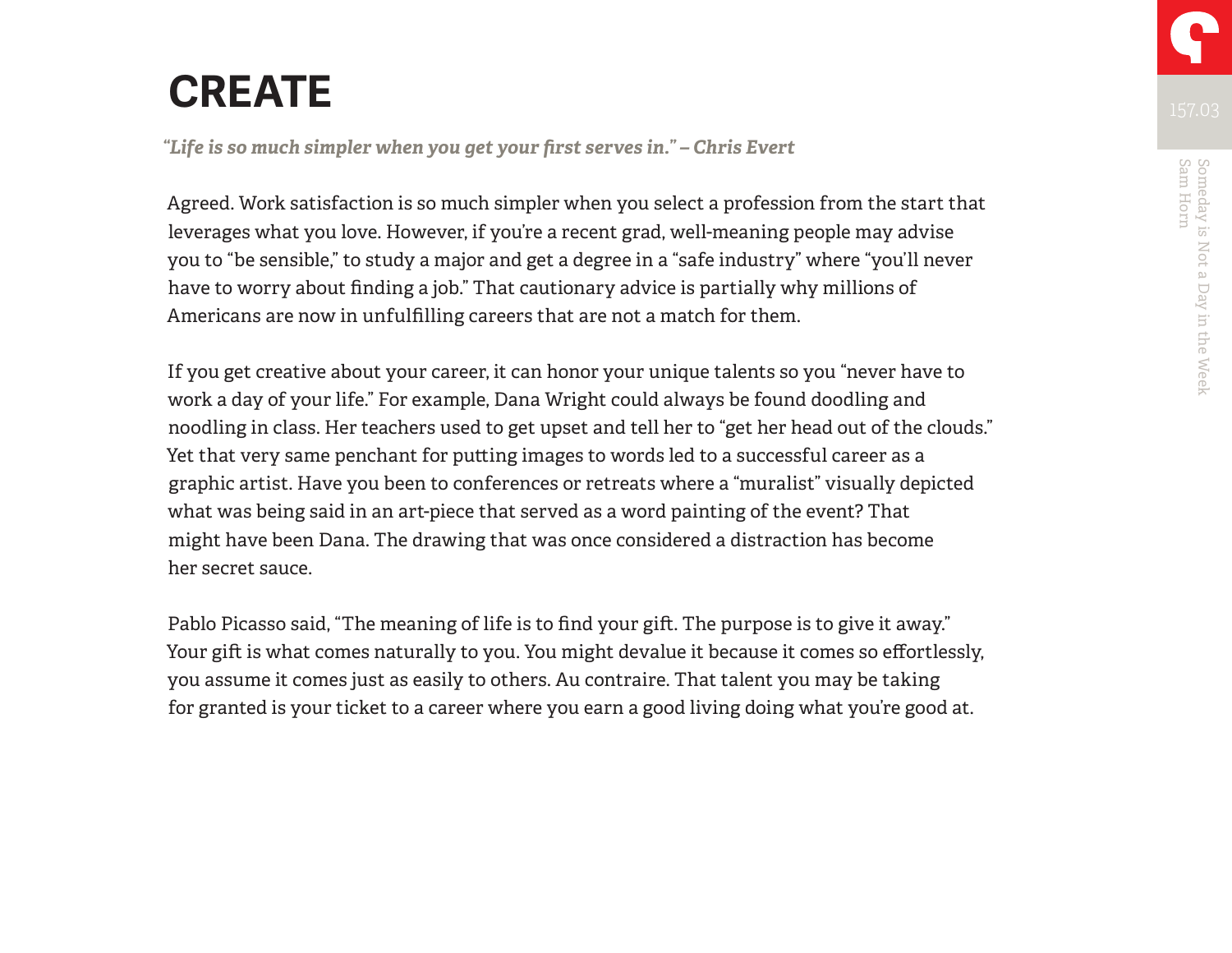### **ADVOCATE**

*"One person can make a difference and everyone should try." – John F. Kennedy*

Chances are, what makes you unhappy at work is making other people unhappy at work. You don't have to be "in charge" to be an advocate; you just need to "take charge" by being a problemsolver vs. a problem-reporter. My daughter-in-law landed her dream job working in Mission Control at NASA's Johnson Space Center in Houston. However, after she had her first child and wanted to return to work, there wasn't a place she could breast-pump. Instead of getting upset, she advocated to management. They appreciated her pragmatic proposal for turning an unused space into a private room for women employees and gave it a green light. Voila. Potential problem solved. Happy employee. Happy management.

John F. Kennedy also said, "Our task is not to fix the blame for the past; it's to fix the course for the future." What is undermining morale in your workplace? What are your suggestions for improving the culture and for making it more conducive to engagement? Your goal is to find solutions (not fault) and to advocate a feasible solution that's a win for all involved.

You don't have to be "in charge" to be an advocate; you just need to "take charge" by being a problem-solver vs. a problem-reporter.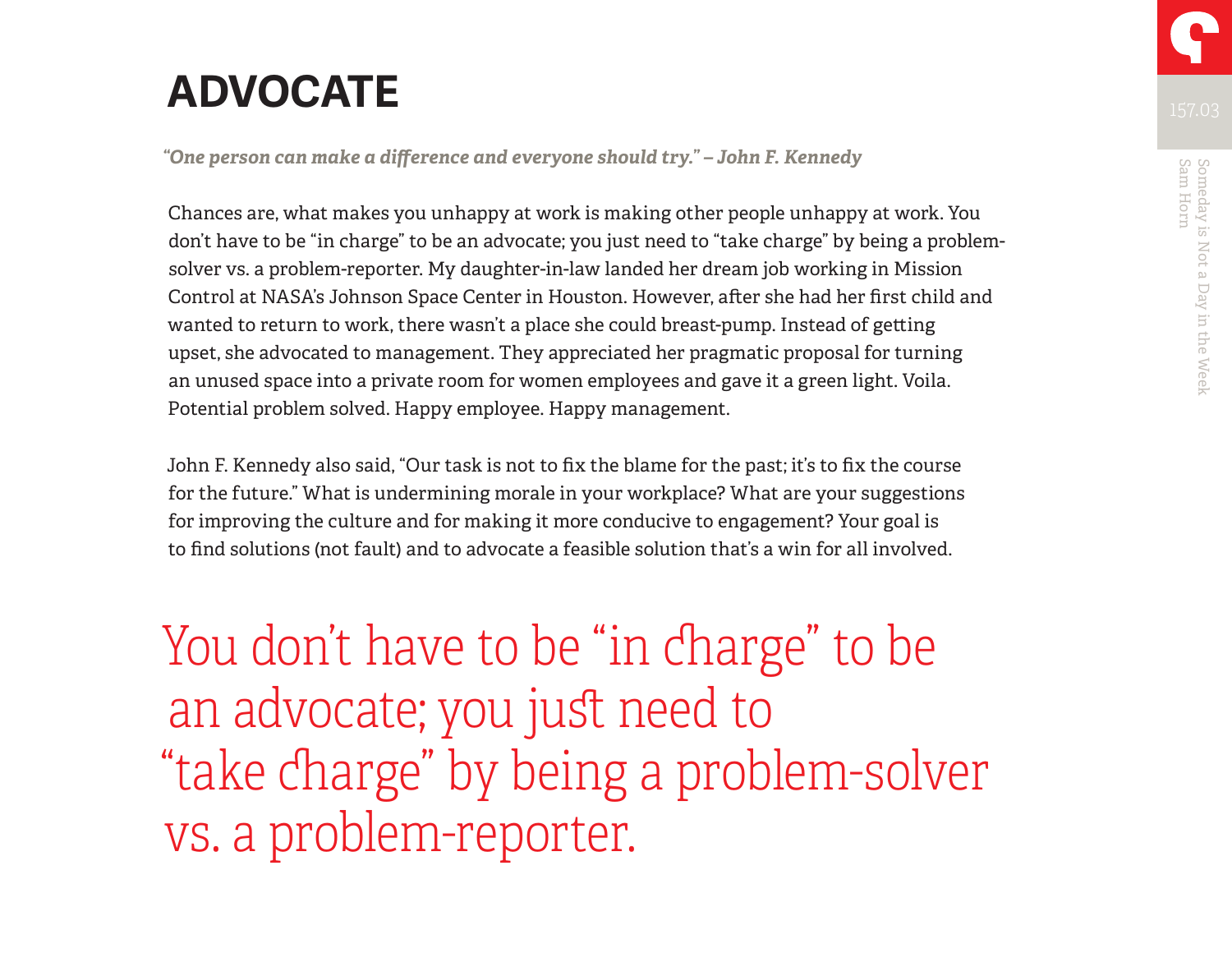### **CELEBRATE**

*"See something or someone as if for the first or last time. Then your days on earth will be filled with glory." – Betty Smith* 

I keynoted a program on National Library Day. The district coordinator was brilliant in that he had reached out to patrons the month before and asked, "How have our librarians made a difference for you?" He opened the event by holding up and reading the actual letters from grateful customers. There were tears in the room as he read story after story of people whose lives had been changed because a librarian had gone above and beyond to assist them. One said, "I am the first member of my family to go to college. I'm now a proud John Hopkins grad and a reference librarian because YOUR reference librarian took time to mentor me."

Afterwards, a librarian told me, "I'm almost embarrassed to admit this, but I was really burned out. It seems like all I do all day every day is get asked, 'Where's the bathroom?' and 'Can you tell that guy it's my turn to use the computer?" Hearing those letters reminded me why I got into this profession in the first place. From now on, I'm going to appreciate being in a position where I have daily opportunities to make a difference for people."

Marcel Proust said, "Instead of seeking new landscapes, develop fresh eyes." Maybe the answer to a frustrating job isn't to find a new one. Maybe it's to see it with fresh eyes and to focus on what's right with it instead of what's wrong with it.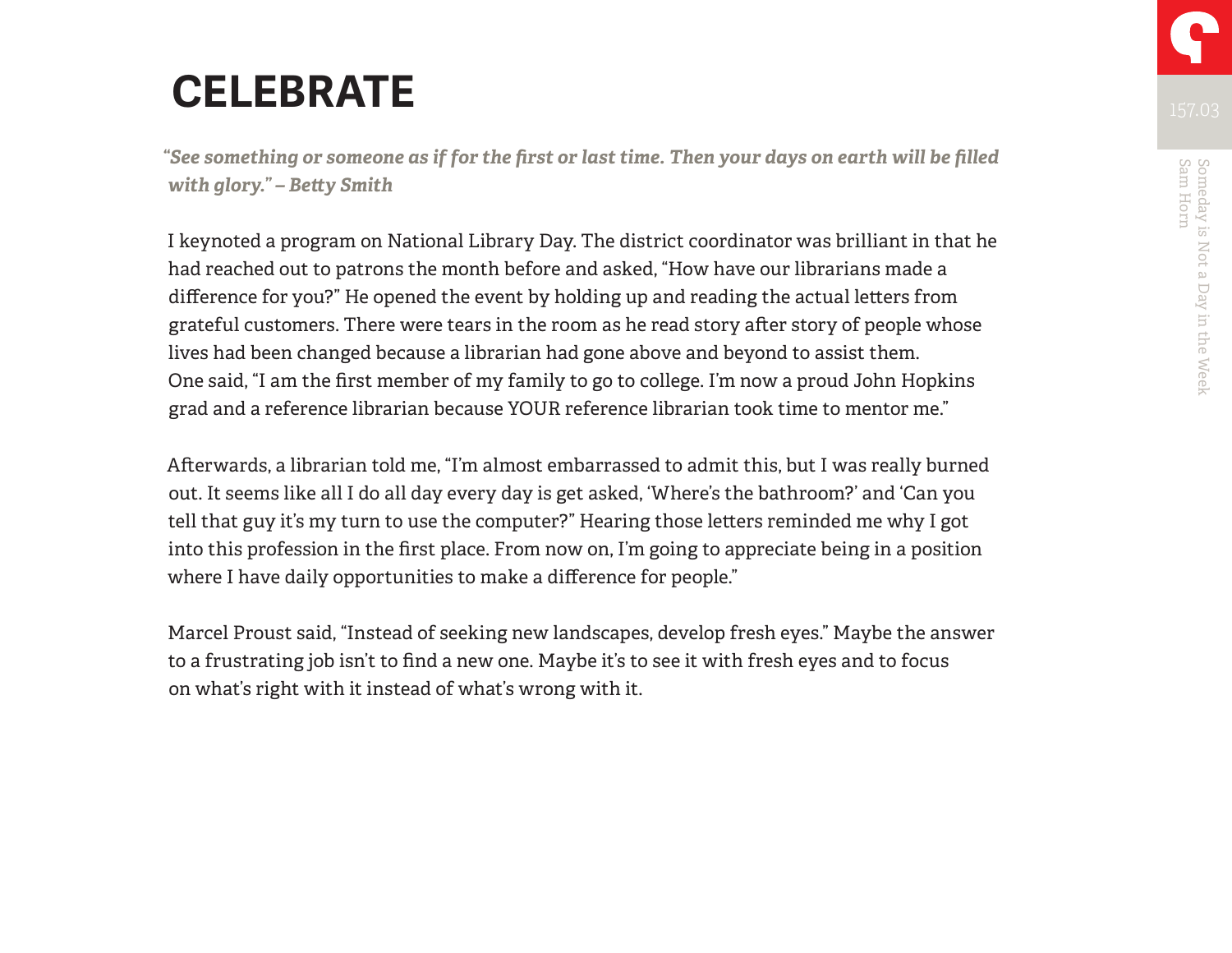### **COMPENSATE**

*"I want to live my days so my nights are not filled with regrets." – D. H. Lawrence*

Glenna Salsbury, former President of the National Speakers Association, told me there are three things we can do when we're unhappy with a situation.

- **• We can AVOID it.** However, avoiding things doesn't make them go away; it makes them worse.
- **• We can ALTER it.** But, in the "real world," we may have no alternatives. We may have tried to improve our work situation—to no avail. We may work for an "It's my way or the highway" boss who holds all the cards and who's "holding us over a barrel." Management's attitude may be "You don't like it here? Fine. Leave. There are a hundred people who would be happy to take your place."
- **• We can ACCEPT it.** I've found, to truly accept an unhappy situation, we need to see it as a trade-off. If we want to live our days so our nights (or years) are not filled with regrets; we've got to compensate for the 40-50 hours a week we don't like with something we do.

For example, a woman from Hawaii had been accepted to USC Film School and loved every minute of it. Then, both her parents got sick and she returned to the islands to take care of them. The only job she could find was at the post office. She was miserable. She didn't fit in, was not particularly good at her job and her days were filled with mind-numbing sorting. The only way she could accept doing what she didn't like during the week was by doing what she wanted on the weekends. She volunteered at the local public TV station and ending up crewing at film festivals and for documentaries. She told me, "Saturday's and Sunday's keep me sane."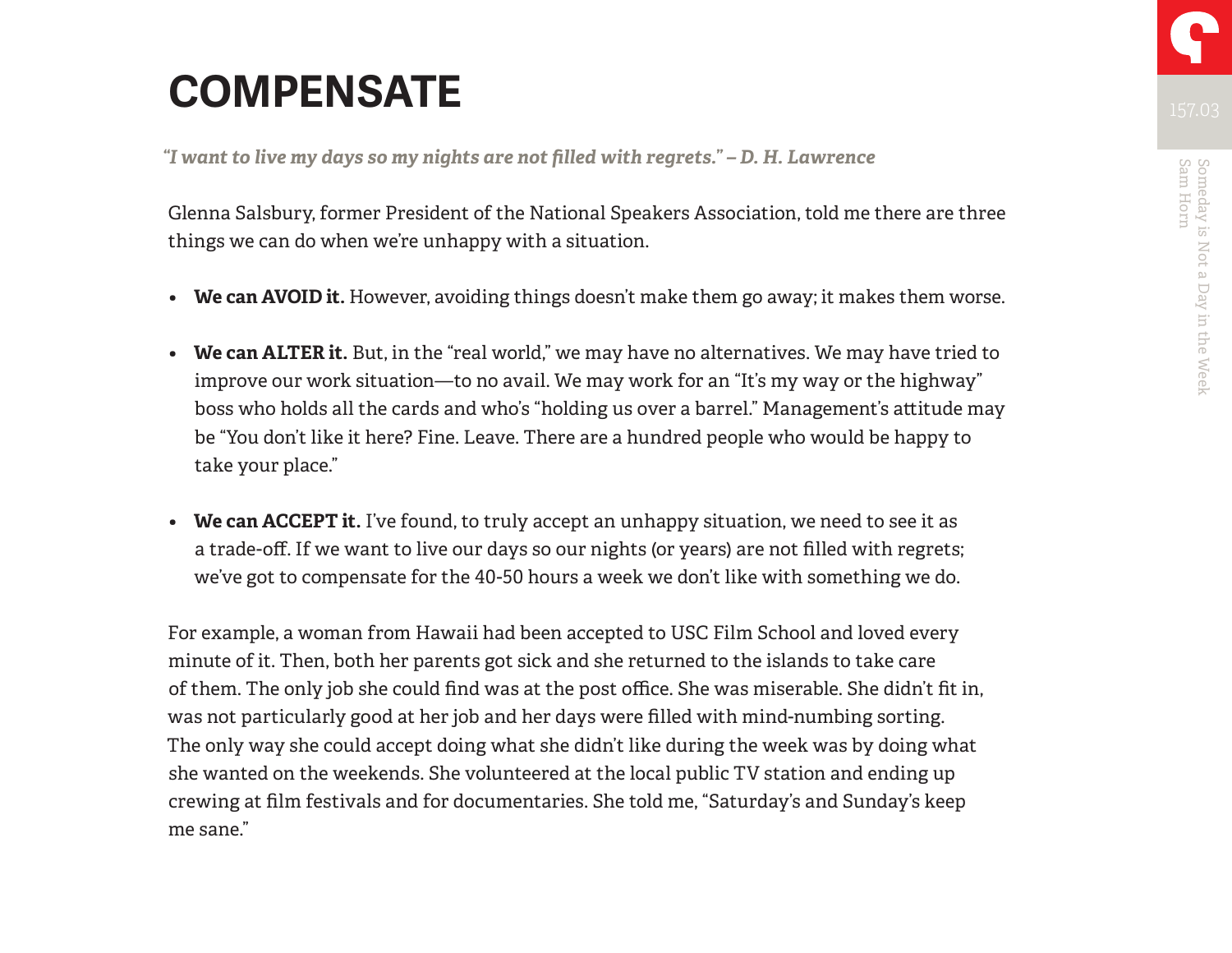Another example is a woman who told me, "I got tired of hitting my head against the wall. I'd been lobbying for a leadership role for years but my boss is very controlling. I think he saw me as a threat and kept turning down my requests. I finally read the writing on the wall and got involved in my local Chamber of Commerce. I'm President Elect now and get to plan events and run meetings. It's wonderful having people welcome my leadership instead of try to squash it."

I call this the Godfather Plan. If you're locked in and have no options, make your mind a deal it can't refuse. You can accept less-than-ideal circumstances if you understand why it's necessary and IF you give yourself something that makes you happy in exchange.

Sometimes the grass is green enough right where we are. Sometimes it's greener elsewhere.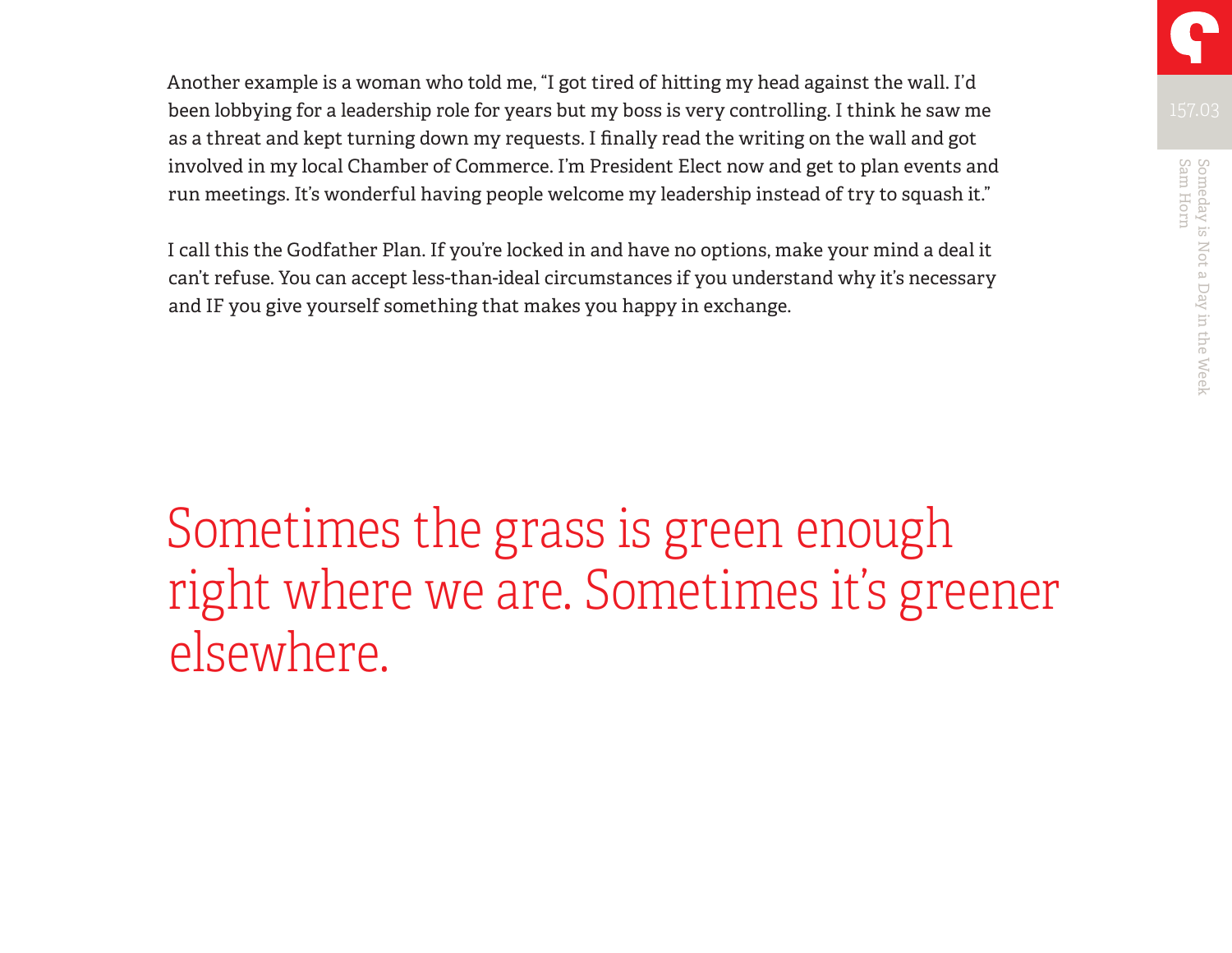### **RELOCATE**

*"I am quite ready for my next adventure." – Bilbo Baggins*

Sometimes the grass is green enough right where we are. Sometimes it's greener elsewhere. A switch to a different department or new location can give you a geographical fresh start.

And you don't have to be unhappy to change things up. Case in point? Me.

A couple years ago I was on the phone with my son. Andrew must have sensed something in my voice because he asked, "Whazzup, Mom?"

I told him, "Andrew, I'm so exhausted, I don't even want to get on the plane tonight. I'm taking the red-eye back to DC and then I fly out again on Friday to speak at a convention."

He paused and then said, "Mom, there's something about you I don't understand. You've created a life where you can do anything you want, and you're not taking advantage of it."

Wow. Out of the mouth of a twenty-something.

He was right. It was time for my next adventure. Long story short. I gave away 95% of what I owned and took my business on the road for a year by the water.

Ironically, that year ended up NOT being about the water. Yes, I swam with dolphins, sailed the Chesapeake Bay and walked beaches on both coasts. However, what I remember most from my travels was how many people told me, "I'm going to do something like that… someday."

To which I said, "Someday is not a day in the week."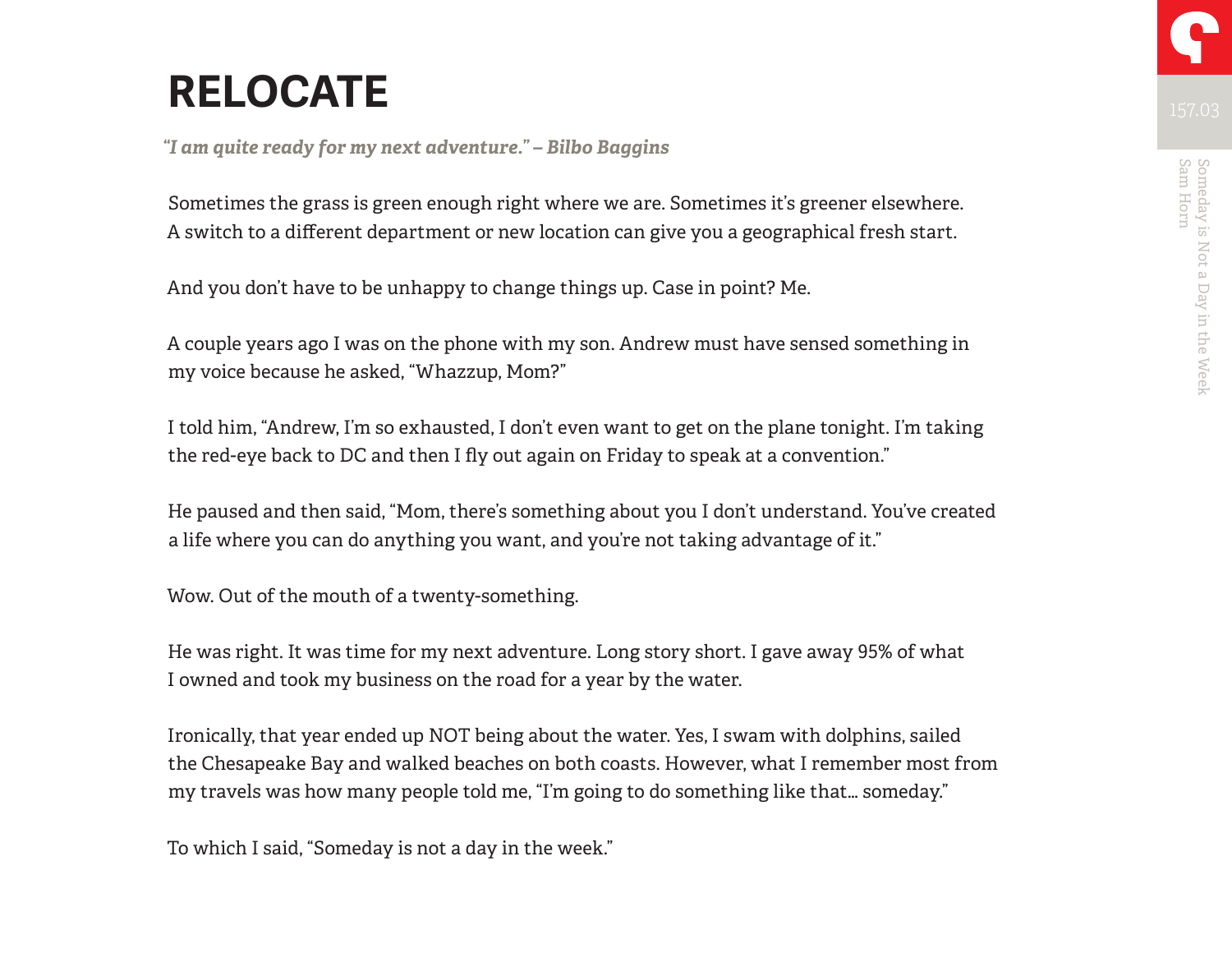You may be thinking, "Well, you're single, your kids are adults and you're an entrepreneur, so you have the freedom to take off. I can't. I've got family obligations, bills to pay."

It's true. I'm fortunate to be at an age and stage in my career where I had the autonomy to do this. And I understand that relocating is not an option for (or of interest to) many people. It is an option for some people.

Just last week a couple told me, almost in a state of wonder, "We've just become snowbirds. We've rented our home via AirBnB and will be spending the winter in California. We have friends there and can run our businesses virtually. Why didn't this occur to us before?"

Maybe you don't have to locate to another city or state; maybe you can relocate to your home. Many organizations are agreeing to telecommuting requests because it's a way to reduce costs and attract/retain quality employees.

In fact, a 2014 *New York Times* article by Alina Tugend claims remote work is the workplace of the future and is "fast on the rise, increasing 79% from 2005-2012," because it actually boosts productivity, morale and efficiency.

So, what's your story? Are you doing meaningful work? Are you happy with your career and current job?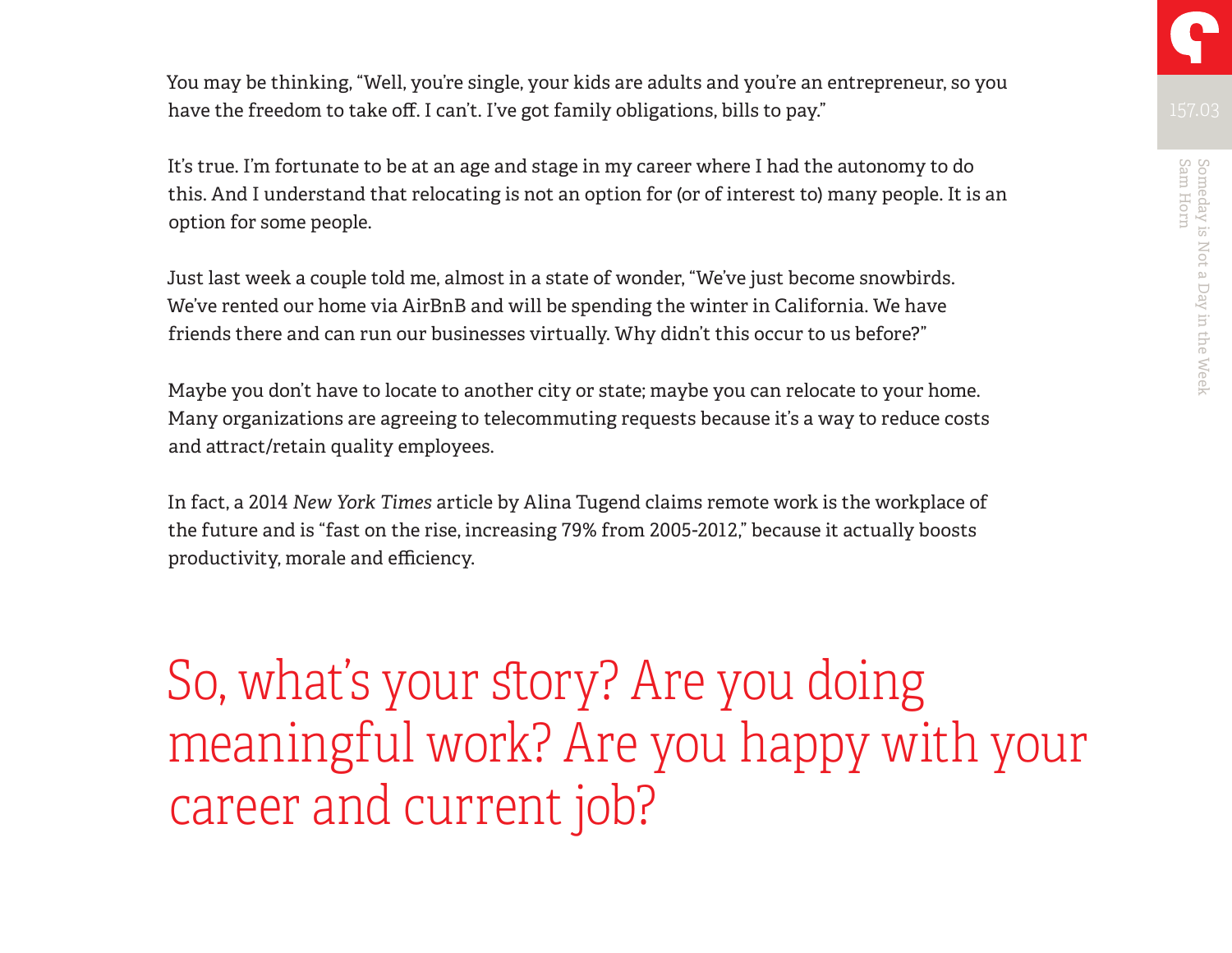### **What is the Next Step?**

*"I don't think my story is over yet." – Serena Williams*

So, what's your story? Are you doing meaningful work? Are you happy with your career and current job? If so, good for you. If not, your story's not over yet.

You DO have options. Maybe you can:

- INITIATE on your own behalf instead of waiting for things to get better
- INTEGRATE your passion into your profession so you have the best of both worlds.
- NEGOTIATE to remove or improve what's bothering you instead of retiring on the job.
- CREATE work you love from the start by getting paid to gift your gifts to others.
- ADVOCATE for improved work conditions that are a win for all involved.
- CELEBRATE what's right with your work and the difference you get to make.
- COMPENSATE by seeing this as a trade-off of what you don't like for what you do.
- RELOCATE and telecommute, work virtually or find a new home for a fresh start.

Whatever you do, remember Yogi Berra's tongue-in-cheek advice, "It gets late early out there."

**Choose to create a more meaningful career starting today, not someday. Choose to change your work for good. Choose to change before you have to. Choose to change because you want to. Choose to change while you still can.**